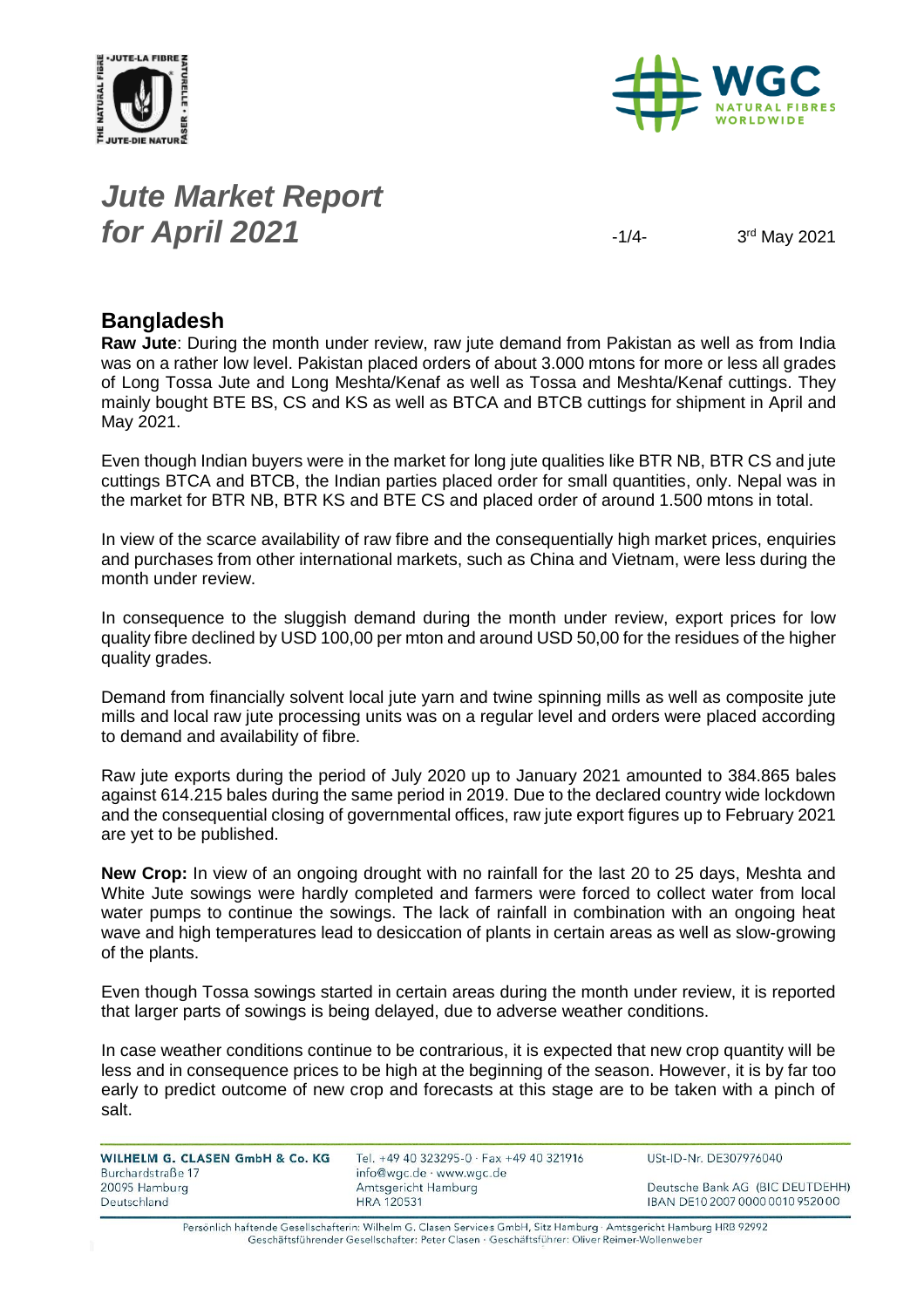



# *Jute Market Report for April 2021*  $\frac{3}{2}$

3rd May 2021

According to a report of the Department of Agriculture Extension (DAE) office published early April, farmers cultivated jute on 1,780 hectares of land in seven upazilas of the district. The Agriculture office sources said target of jute cultivation was fixed on 31,400 hectares of land in the district this year which is 1,250 hectares more than the last year with the production target of 3,78,474 bells of jute.

Of the total land, farmers cultivated jute on 10,915 hectares of land in Islampur upazila, 5,187 hectares in Dewanganj, 3,925 hectares in Sarishabari, 3,740 hectares in Jamalpur Sadar, 3,592 hectares in Madarganj, 2,199 hectares in Bakshiganj and 1,842 hectares in Melandah upazila.

**Weather conditions**: As mentioned above, during the month under review the entire country witnessed a heat wave and almost no rainfalls.

**Jute Yarn and Twine**: Export demand for both high and low quality of Jute Yarn and Twine from regular importing countries like India, China, Turkey, The Middle East, Uzbekistan, Indonesia and Malaysia continued to slow down. Same applies for demand from other international markets such as Europe and USA. The main reasons are scarce availability of fibre, consequentially high prices and less availability of suppliers being in position to offer.

In addition the imposed lockdown in Bangladesh leads to less availability of workers in the mills and thus slower production.

In view of the ongoing shortage of fibre, the small and medium size mills, which continued their production, were forced to further reduce their capacity from three to one shift per day. The financially more solvent mills, continue to operate with three shifts but less production capacity, in order to keep their labourers.

Local demand for both Sacking and Hessian quality of jute yarn for packaging purposes remained stable during the month under review.

Due to slow international demand for light and heavy count jute yarns and twines, export prices dropped by around USD 100,00 to USD 150,00 per mton for low quality yarns and twines and by around USD 100,00 per mton for higher qualities.

**Jute Goods**: Export demand for both Hessians and Sackings from countries such as Africa, Europe, USA, Australia, China and Vietnam reduced further during the month under review. Same applies for Jute CBC demand from the regular importing countries like Europe, Australia and New Zealand during the month under review.

Due to the rather sluggish demand, export prices during the month under review decreased as follows:

WILHELM G. CLASEN GmbH & Co. KG Burchardstraße 17 20095 Hamburg Deutschland

Tel. +49 40 323295-0 · Fax +49 40 321916 info@wgc.de · www.wgc.de Amtsgericht Hamburg **HRA 120531** 

USt-ID-Nr. DE307976040

Deutsche Bank AG (BIC DEUTDEHH) IBAN DE10 2007 0000 0010 9520 00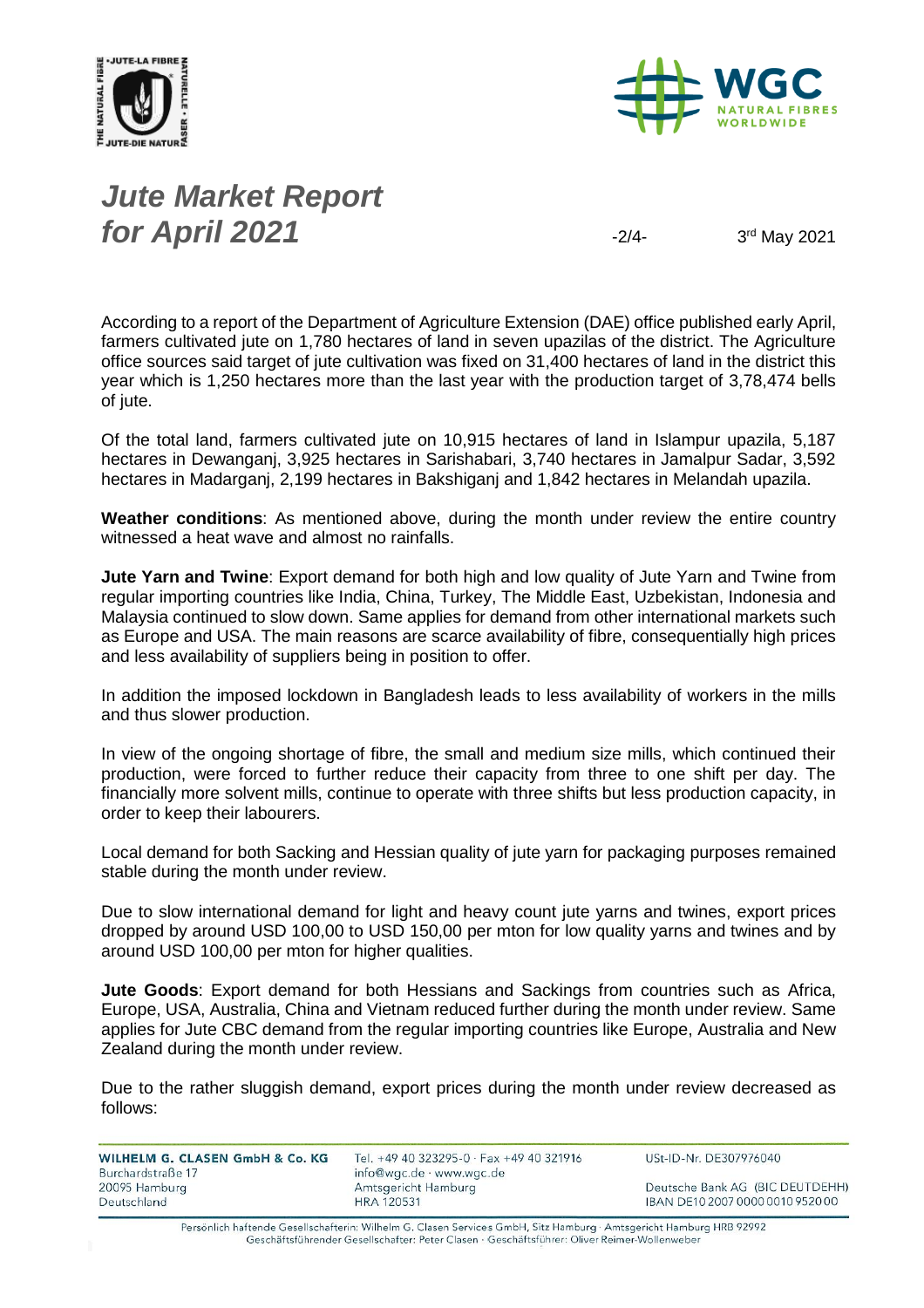



# *Jute Market Report for April 2021*  $\frac{3}{4}$

3rd May 2021

| Hessians: | approx. 6% |
|-----------|------------|
| Sackings: | approx. 5% |
| CBC:      | approx. 4% |

Port situation: Since the imposition of the country wide lockdown on April 14<sup>th</sup>, a sharp fall in delivery of imported goods from Chittagong/Chattogram port is reported. Importers are not taking delivery of containers in time and in consequence a huge number of containers occupy around 72 per cent of the total storing capacity of Chittagong/Chattogram port.

Chittagong port, one of the oldest natural ports in the subcontinent, turned 134 on April 25<sup>th</sup> and obtains 58<sup>th</sup> position among ports of the world regarding handling of containers. The Bangladesh Government has already taken numerous projects for development of the port, in order to be able to handle the continuous growth of container handling. In 2020 container handling growth rate was 2,9 per cent.

**COVID-19**: The Bangladesh Government imposed a country wide lockdown on April 14<sup>th</sup>, with all government, semi-government, autonomous and private offices remaining closed. This leads to certain delays when it comes to export document remittances and might prolongate delivery of same to the final receivers.

Furthermore public transportation services are suspended, which makes it even more difficult for factory workers, living in remote areas to reach the factories. This, as mentioned above, increases shortages of workers in the mills and causes delays in production and shipments. The lockdown is extended until May 16<sup>th</sup> for the time being.

**BJMC:** The Bangladesh Government has floated an international tender to lease out 25 state-run jute mills for a period of five to 20 years even though industrialists seem uninterested on the shortterm deals. The tender, issued by Bangladesh Jute Mills Corporation (BJMC) on April 27, aims to encourage both domestic and foreign entrepreneurs to join the jute industry through an open bidding system. The government closed all state-run jute mills on July 1<sup>st</sup> last year, prompted by heavy losses and excessive production costs, laying off more than 50,000 workers in three categories: permanent, temporary and substitute.

#### **India**

**Raw Jute**: During the month under review the quotations of the Jute Balers Association (JBA) increased further: Grade TD-4 IRs 8.475,00 and Grade TD-5 IRs 7.975 per 100 kg. The Indian government decided to increase the Minimum Support Price (MSP) from IRs 4.225 to IRs 4.500 per 100 kg, in order to support farmers.

**New Crop**: During the month under review sowings continued to take place, but same as in Bangladesh, heavy rainfalls are badly needed. Occasional rainfall in North Bengal was reported

| WILHELM G. CLASEN GmbH & Co. KG | Tel. +49 40 323295-0 · Fax +49 40 321916 | USt-ID-Nr. DE307976040           |
|---------------------------------|------------------------------------------|----------------------------------|
| Burchardstraße 17               | info@wgc.de · www.wgc.de                 |                                  |
| 20095 Hamburg                   | Amtsgericht Hamburg                      | Deutsche Bank AG (BIC DEUTDEHH)  |
| Deutschland                     | HRA 120531                               | IBAN DE10 2007 0000 0010 9520 00 |